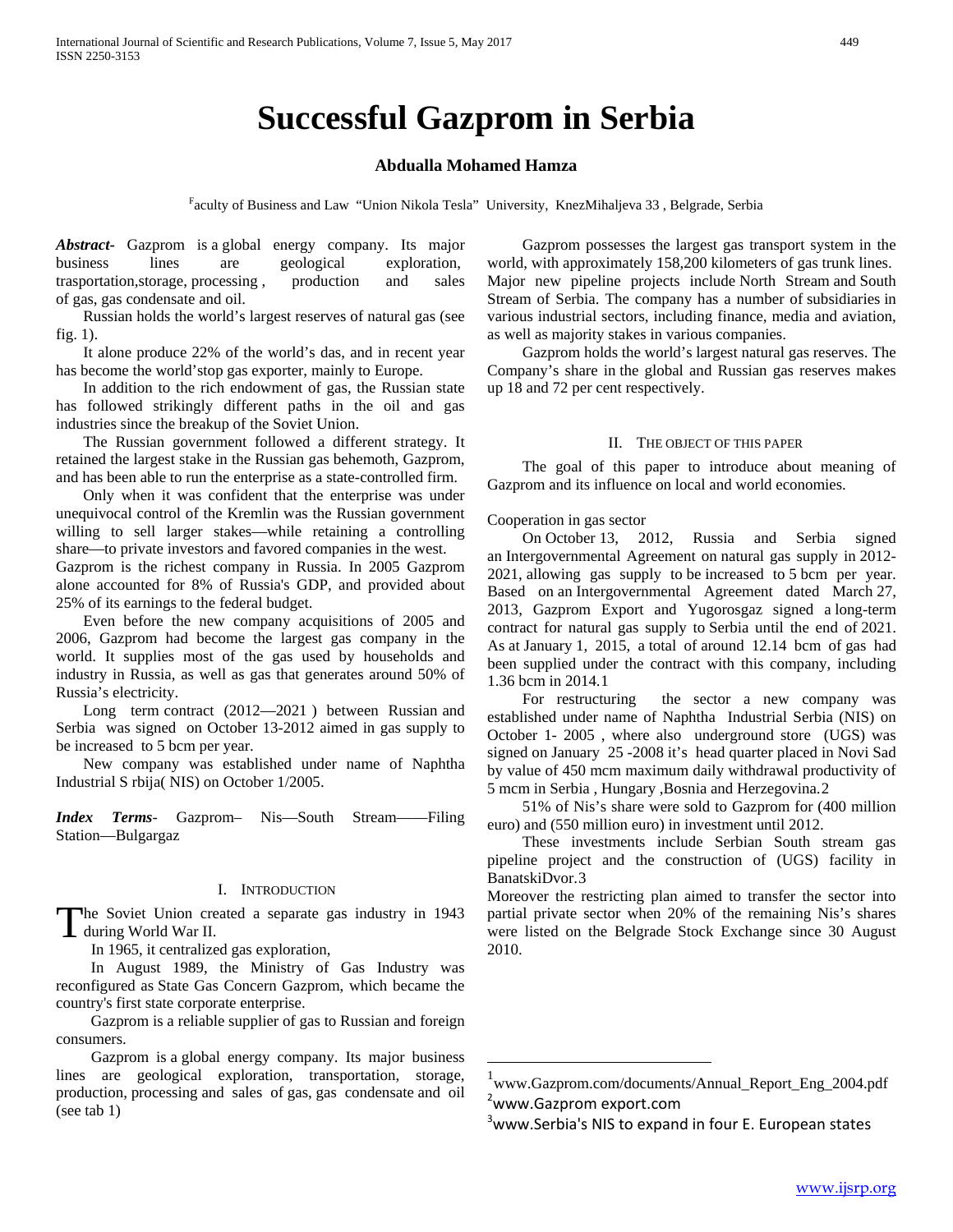#### III. EXPLORATION AND PRODUCTION

 NIS is the only company in Serbia which deals with exploration and production of crude oil and natural gas, as well as with production of geothermal energy. The company disposes with all necessary equipment for the performance of a whole range of complex activities such as geophysical exploration, control of production of crude oil, gas and geothermal energy. The majority of NIS oil fields are located on the territory of Serbia, in the province of **Vojvodina**, but [upstream](https://en.wikipedia.org/wiki/Upstream_(petroleum_industry)) has business operations both in Serbia and abroad. In 2011 NIS started to expand business in south-east Europe: in [Bosnia and](https://en.wikipedia.org/wiki/Bosnia_and_Herzegovina)  [Herzegovina,](https://en.wikipedia.org/wiki/Bosnia_and_Herzegovina) [Romania](https://en.wikipedia.org/wiki/Romania) and [Hungary.](https://en.wikipedia.org/wiki/Hungary)

# **Table 1. Russian Oil and Gas Export and Total Export Revenues**

| year | Oil and oil product       |                               | Natural gaz               |                                                | Total<br>export           |
|------|---------------------------|-------------------------------|---------------------------|------------------------------------------------|---------------------------|
|      | Million<br><b>US'00\$</b> | in<br>$\%$<br>total<br>export | Million<br><b>US'00\$</b> | $\operatorname{in}$<br>$\%$<br>total<br>export | Million<br><b>US'00\$</b> |
| 1994 | 13.1                      | 22%                           | 9.5                       | 16%                                            | 60.8                      |
| 1995 | 16.9                      | 22%                           | 11.1                      | 15%                                            | 75.9                      |
| 1996 | 21.9                      | 26%                           | 13.7                      | 16%                                            | 84.1                      |
| 1997 | 21.0                      | 25%                           | 15.6                      | 19%                                            | 82.9                      |
| 1998 | 13.9                      | 19%                           | 12.9                      | 18%                                            | 71.8                      |
| 1999 | 19.1                      | 26%                           | 11.1                      | 15%                                            | 73.9                      |
| 2000 | 36.1                      | 34%                           | 16.6                      | 16%                                            | 105                       |
| 2001 | 35.1                      | 34%                           | 18.1                      | 17%                                            | 104.3                     |
| 2002 | 42.0                      | 38%                           | 16.5                      | 15%                                            | 111.6                     |
| 2003 | 57.1                      | 40%                           | 21.2                      | 15%                                            | 144                       |
| 2004 | 84.9                      | 43%                           | 24.5                      | 12%                                            | 199.1                     |
| 2005 | 132.1                     | 48%                           | 35.7                      | 13%                                            | 274.5                     |
| 2006 | 171.5                     | 49%                           | 50.7                      | 14%                                            | 350.7                     |

Table 1.Russian Oil and Gas Export and Total Export Revenues.

## Filling stations in Belgrade

<span id="page-1-1"></span><span id="page-1-0"></span> $\overline{a}$ 

NIS owns the largest network of **filling** stations in Serbia -334 filling stations, 10 loading terminals, 18 liquefied petroleum gas (LPG) bottle shops, 44 warehouses, aviation fuel pumping facility at [Belgrade Nikola Tesla Airport](https://en.wikipedia.org/wiki/Belgrade_Nikola_Tesla_Airport) and a network of depots across Serbia.

[\(LPG\)](https://en.wikipedia.org/wiki/Liquefied_petroleum_gas) retail includes all the regional sales centers in major cities in the country.[4](#page-0-0)

 $^4$ www.gazprom-neft.com/press-center/news/3914.

## IV. MARKET AND FINANCIAL DATA

 As of 2013, NIS posted a profit of approximately 48 billion RSD ( $\bigoplus$ 22 million) and 264 billion RSD ( $\bigoplus$ .31 billion) of revenues. It has 7,629 employees. As of 29 May 2015, NIS has a [market capitalization](https://en.wikipedia.org/wiki/Market_capitalization)

 , Serbia paid \$720 per 1,000 cubic meters of gas last year, which is significantly more than the average price other European countries, such as Germany, Austria, France and the Netherlands are paying. The average price of Russian gas to those countries last year was \$574 for 1,000 cubic meters, almost one third lower than the price that Serbia is paying.[5](#page-1-0)

 Other countries in the Balkans, such as Croatia, Macedonia and Slovenia, are paying a lower price; only Bosnia and Herzegovina is paying more- \$731 per 1,000 cubic meters.

 The high price as related to the debt of more than a billion euros that Serbia owes to Gazprom.

 In 2014 capital investments of NIS group reached 39.4 billion dinars, which is 29% less, while the value of direct and indirect taxes reached 136.2 billion dinars, which is 13% more  $\ln$  11  $\ln$  2013.

 Measures to increase business efficiency and consistent implementation of the cost reduction program led to a positive effect of 8.3 billion dinars.

 $\overline{a}$ 

<sup>&</sup>lt;sup>5</sup>www.belex.rs/eng.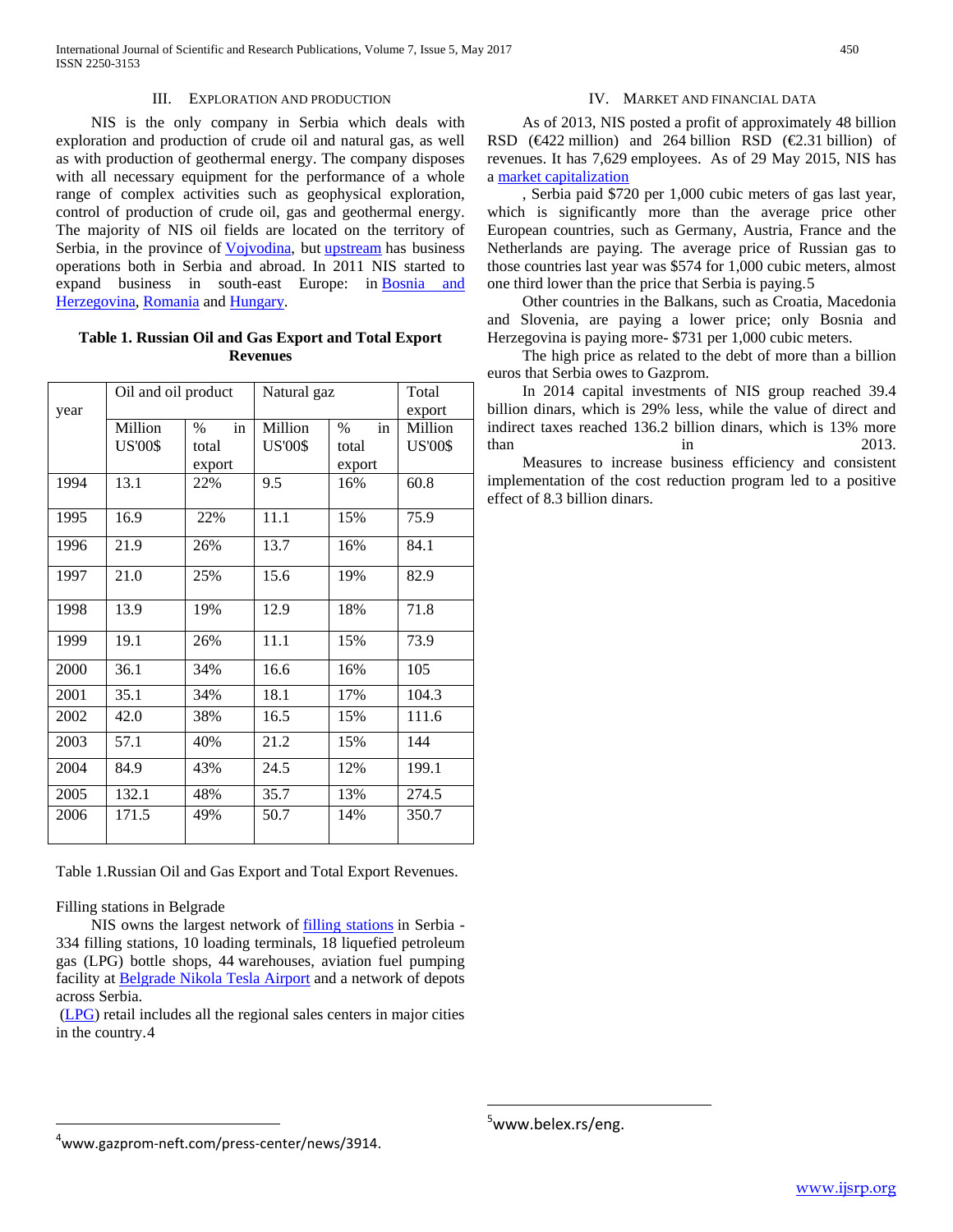

# **Figure 1.Price in first of half 2012 (\$ per thousand cubic meters).**

**Source: forbes.com**

 $\overline{a}$ 

## V. FILING STATIONS IN BULGARIA

 Gazprom Net's subsidiary – Serbian has opened its first GAZPROM branded filling station in Bulgaria.[6](#page-1-1)

 The Bulgarian market has been identified as a priority market to develop the retail network under Gazprom brand in the region. NIS is currently completing the construction of 9 more filling stations, with an additional 10 stations also planned to further develop Gazprom branded retail network. By the end of the year there will be a total of over 40 stations in Bulgaria. NIS now operates Gazprom branded filling stations in three countries in Balkan region following the opening of gas stations in [Serbia](http://www.gazprom-neft.com/press-center/news/903972/) and [Romania](http://www.gazprom-neft.com/press-center/news/919867/) at the end of 2012.

 The Gazprom branded network will have over 250 filling stations operating in the Balkan region by the end of 2015, with 80 of these in Bulgaria. NIS will manage the retail network.

 The Gazprom branded premium filling stations offer clients the latest euro standard fuels – diesel, gasoline, LPG and lubricants. Filling stations will include a shop, a restaurant and a café. Customers will also be able to use other services such as free wireless internet. [7](#page-2-0)

 $\overline{a}$ 

 Launching a retail network under the Gazprom brand in Bulgaria is the next step towards achieving their strategic objective to develop a sales network in Europe

Cooperation in gas sector in Bulgaria

 On November 15, the Bulgarian state-owned gas distributor Bulgargaz signed a ten-year contract with Russian Gazprom regarding the annual purchase of 2.9 billion m3 of gas. The contract will come into force at the beginning of 2013. Bulgaria's Prime Minister BoykoBorisov announced that they include a 20% decrease in gas prices and the withdrawal from existing services provided by the two intermediaries: Russian-Bulgarian Overgas (ownership: 50% Gazprom, 50% Overages Holding) and Russian-German Wee (ownership: 50% Gazprom, 50% Winter shall).According to Bulgaria, the contract also includes more flexible terms and conditions regarding supplies: the ability to renegotiate the contract after six years following its establishment and a more favorable 'take or pay' clause (the level of compulsory payment has been set at 80% of the contracted volume of gas - currently standing at 90%).[8](#page-2-0)

 At the same time, on the day the contract was signed, the Russian-Bulgarian company South Stream Bulgaria (ownership: 50% Gazprom, 50% Bulgarian Energy Holding) issued a final investment decision regarding the construction of the Bulgarian section of the South Stream gas pipeline which will carry Russian gas to Europe. Similar decisions were issued last month

 $^6$ [www.Board of Directors".](http://www.nis.eu/en/about-us/company-information/management/board-of-directors) nis.eu. Retrieved 5 August 2014.

<span id="page-2-0"></span><sup>7</sup> www.gazprom-neft.com/press-center/news/903972/

<sup>8</sup> [www.gazprom-neft.com/press-center/news/1095170/](http://www.gazprom-neft.com/press-center/news/1095170/)